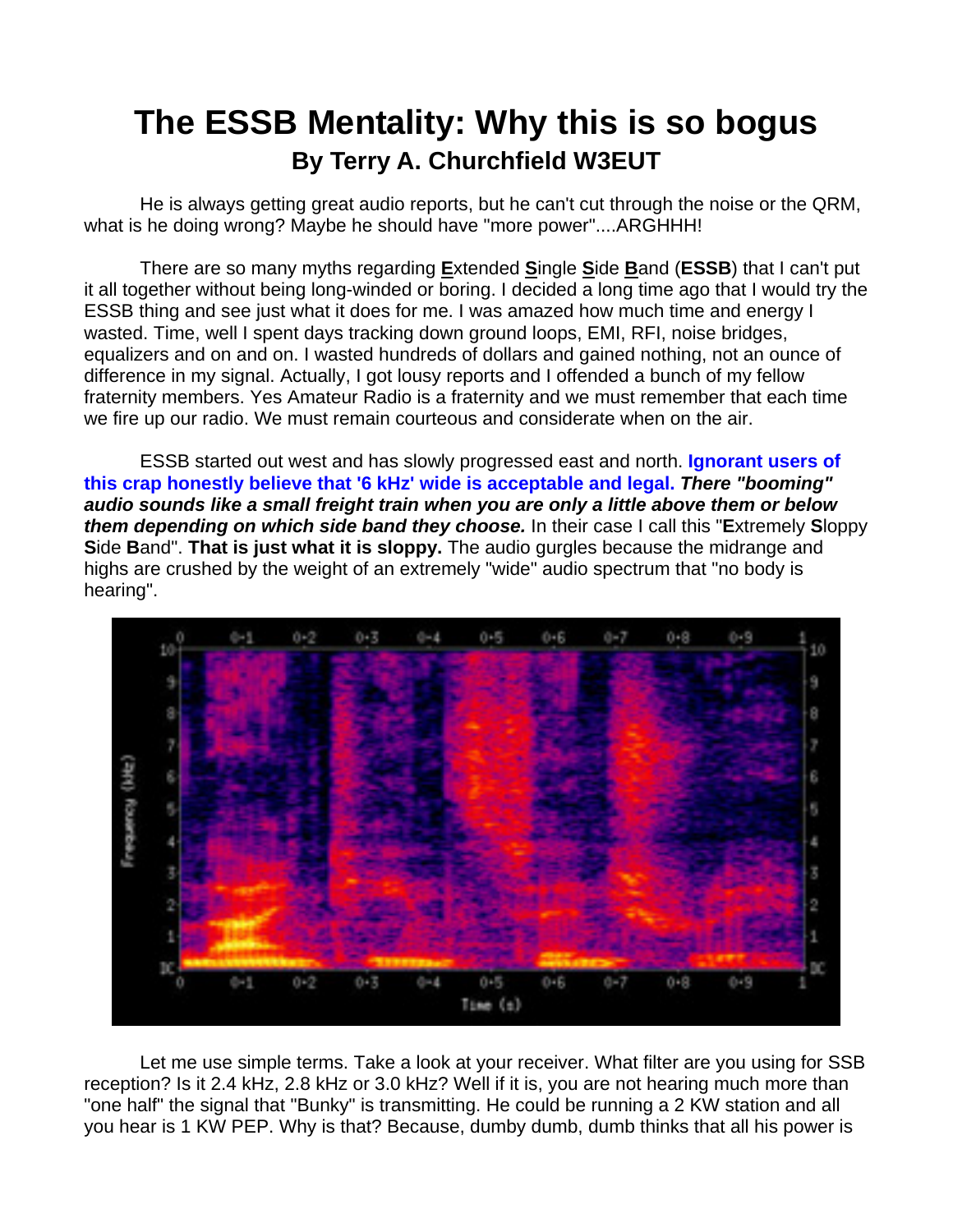making him sound like "Walter Cronkite". Yes he has a case of "cronkitis". That rare but selfinflicted disease that affects the brain of abnormal Amateur Radio Operators. They honestly believe they are HI-FI Amateurs.

**They honestly think they can transmit a 6 kHz wide signal and not take up 6 kHz of bandwidth to do it.** *These idiots also believe they have some secret power that places all their energy into every note their melodious voice generates.* Yes every word, every "ooh" and every "ahh" has the power of this secret stuff that great signals are made of. They have a word for it VOODOO audio. *Go ahead "Google" that term*.

**There are hundreds of these boneheads pushing 10 pounds of crap into a 5 pound bag.** But before anyone can do it, you must modify your radio, that is right, modify the PASS BAND (in the IF of course) so your radio can talk "wide" and of course, hear "wide" too. **In the pattern above you notice that "CQ DX" when shaped on an analyzer, very little power is displayed much above 1500 Hz. Now do the math, you are pushing a bunch of useless junk through the last 4500 Hz.** 

 Let me go back about 50 years when we started to play with Single Side Band Suppressed Carrier - Amplitude Modulation (SSBSC-AM). At the time we were using Dual Side Band Full Carrier - Amplitude Modulation (DSBFC-AM) and we would call these guys using SSBSC-AM everything in the book. **We had 10 kHz wide IF circuits and three of these SSBSC-AM users would fit inside one of our DSBFC-AM Band Widths.** The FCC allowed us to broadcast inside 6 kHz mainly because that was just about all we could muster up on DSBFC-AM without expensive equipment to compress and stretch the power ratios out to 10 kHz. At 10 kHz we could pass so much more, but all of our "voice impressions were hanging' out around 1500 Hz, so why were we wasting all this energy to fill up a voice spectrum we did not use? That is my thought today, why are so many of these guys wasting bandwidth with 6 kHz wide audio?

 Look at the chart below, what crosses your mind after I overlay a 3.0 kHz wide SSBSC-AM bandwidth filter over top of this audio print? Most of the "booming" is gone and those notes above 3.5 kHz are not worth hearing because they are not part of the normal "voice spectrum". Even the greatest Soprano on earth can't strike much of a voice pattern above 4500 Hz. And if she did (no man is going there folks) the energy would be wasted, because the greatest vocal energy remains below 1500 Hz. Walter Cronkite could push his voice well above normal levels, but he concentrated on 300 Hz to 1500 Hz for the greatest impact. If you take a single audio tone across a 6 kHz spectrum you will see that most of the power is generated between 500 Hz and 2000 Hz. So why not concentrate your 1 KW into that spectrum? Why waste all that other power out beyond the ability of most modern receivers? Why broadcast a "poor" signal that generates Inter-Modulation Distortion (IMD) all over the band? Are you so alone on this planet that you must act out of control?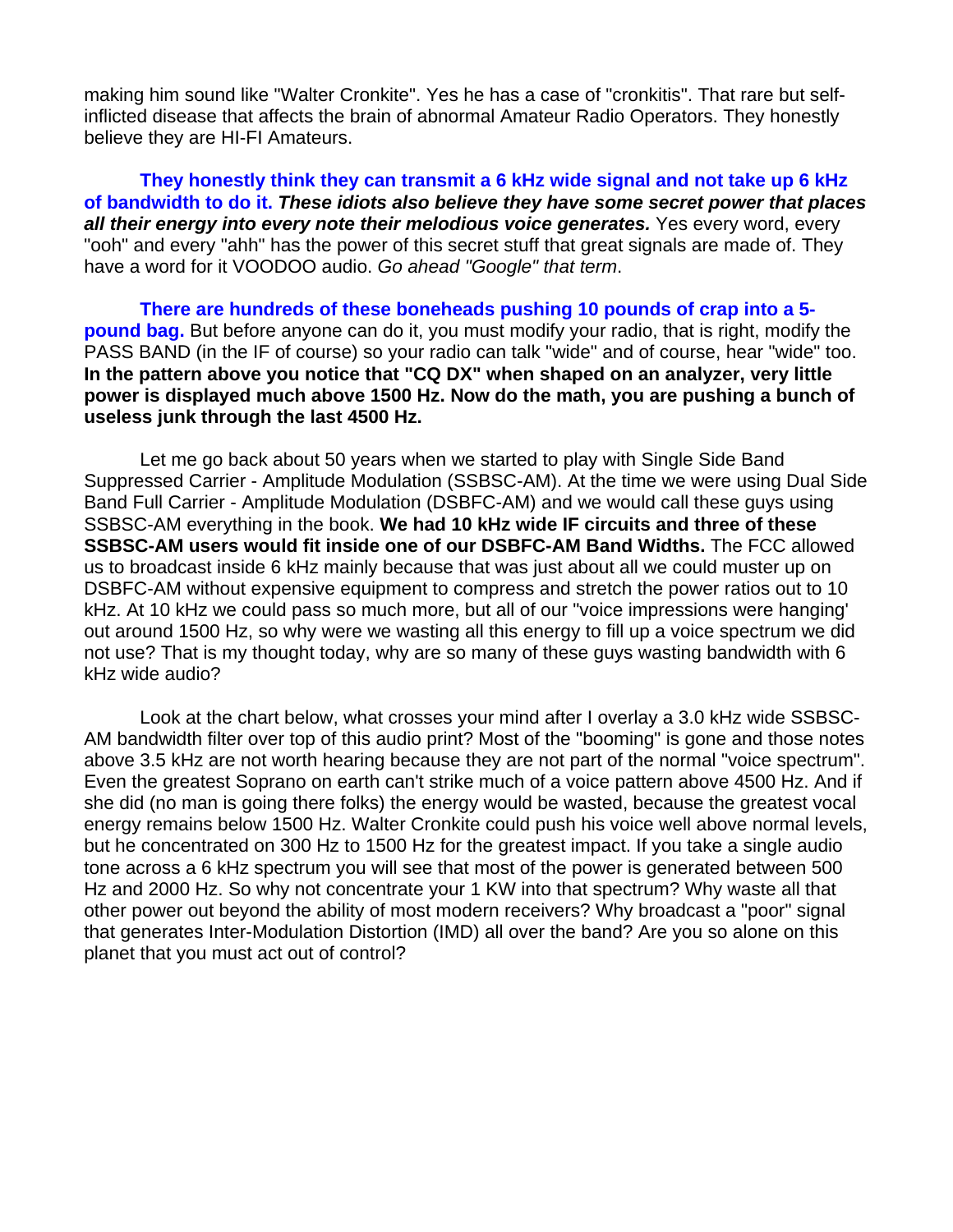